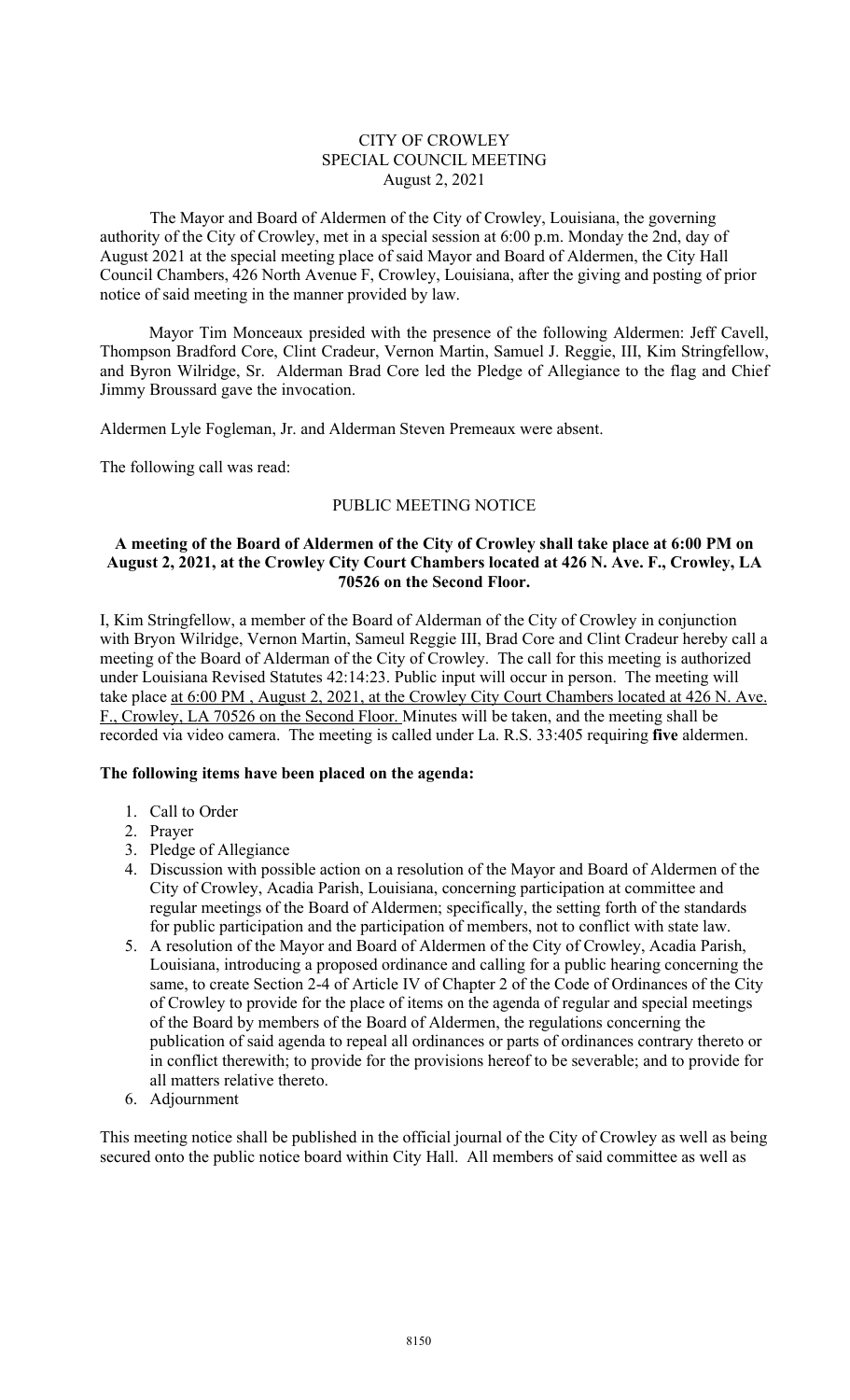ancillary individuals and officers were given the due notice via email on July 23, 2021, at 8AM. This letter was published in accordance with La. R.S.42:19(2).

### THE FOLLOWING ALDERMEN HEREBY CALL FOR THIS MEETING:

Kim Stringfellow Clint Cradeur Brad Core Samuel Reggie III Vernon Martin Bryon K. Wilridge

### AMENDMENTS TO THE AGENDA:

There were no amendments to the agenda.

Mayor Tim Monceaux recognized Alderwoman Kim Stringfellow. A motion was offered by Alderwoman Kim Stringfellow and seconded by Alderman Clint Cradeur to discuss with possible action on a resolution of the Mayor and Board of Aldermen of the City of Crowley, Acadia Parish, Louisiana, concerning participation at committee and regular meetings of the Board of Aldermen; specifically, the setting forth of the standards for public participation and the participation of members, not to conflict with state law.

Mayor Tim Monceaux opened the floor for discussion. Alderwoman Kim Stringfellow explained that she had put three (3) minutes in the proposed agenda. She requested input from the Council regarding the three (3) minute limit. Mayor Monceaux asked for a motion. Alderwoman Kim Stringfellow explained that the three (3) minute limit was in the proposed resolution and stated that she would recommend the not to exceed time limit to be five (5) minutes.

A motion was offered by Alderwoman Kim Springfellow and seconded by Alderman Brad Core to amend the proposed resolution to update item four with verbiage of not to exceed five (5) minutes.

Mayor Tim Monceaux asked for discussion.

Alderman Vernon Martin questioned if the limit would be extended from a minimum of three (3) minutes to a maximum of five (5) minutes.

Mayor Tim Monceaux clarified that it would be a minimum of three (3) and maximum of five (5) minutes.

Alderwoman Kim Springfellow specified that the time limits would at the discretion of the presiding officer of the meeting, or the committee chair. She also stated that if the committee chair was entertaining a discussion back and forth with the constituent, it could possibly go over the five (5) minutes.

Alderman Vernon Martin stated that the chair has the power to extend the time limit if they chose to.

Alderwoman Kim Springfellow agreed and stated that it would give the presiding chair control over their meeting.

Mayor Tim Monceaux stated that he requested legal counsel, Attorney Thomas Reagan, to review the resolution to ensure the proposed language did not violate the Lawrason Act. He stated if there was no further discussion, he would call for a vote.

Alderman Cavell opposed. Motion carried.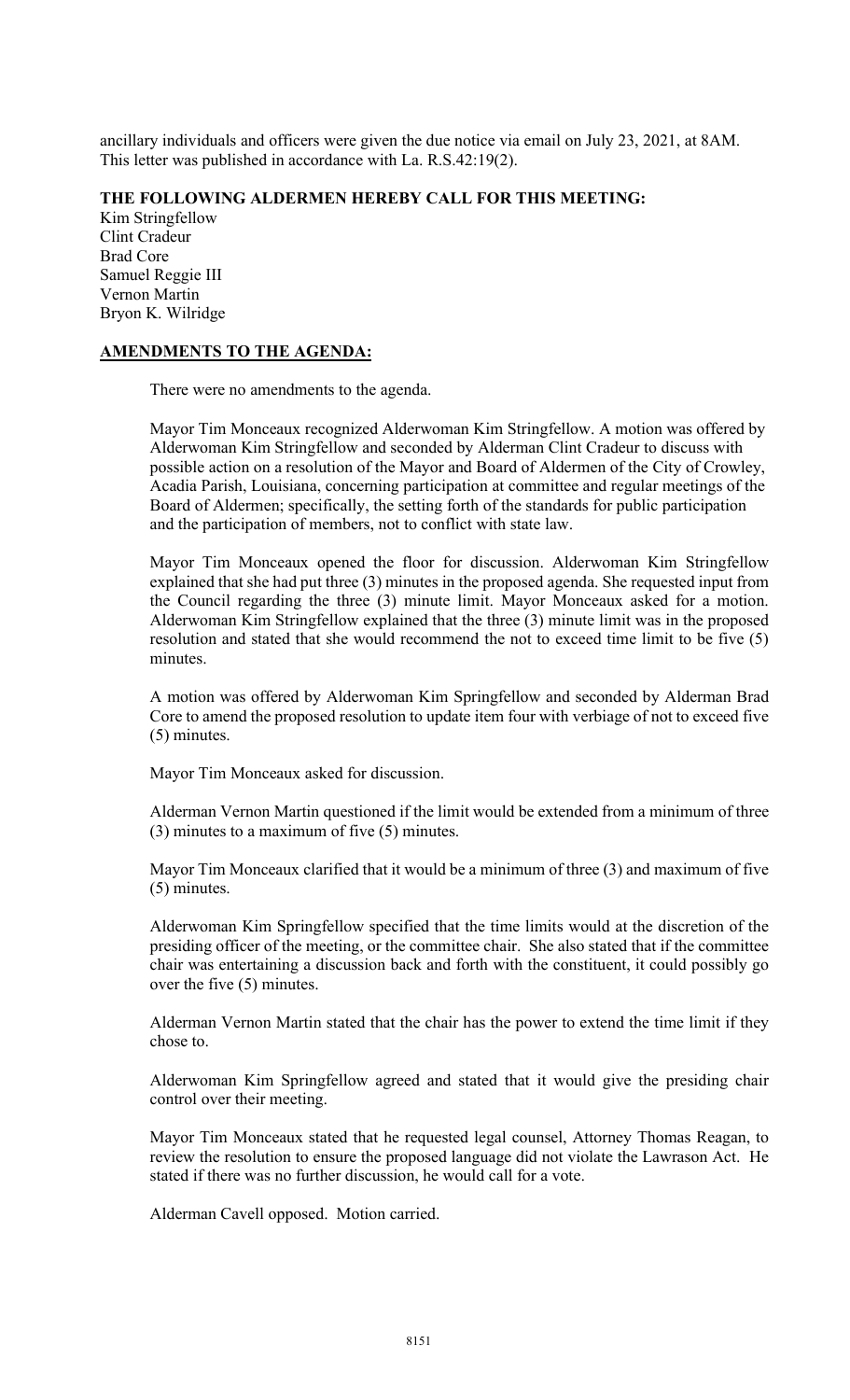A motion t was offered by Alderwoman Kim Springfellow and seconded by Alderman Vernon Martin to adopt resolution of the Mayor and Board of Aldermen of the City of Crowley, Acadia Parish, Louisiana, concerning participation at committee and regular meetings of the Board of Aldermen; specifically, the setting forth of the standards for public participation and the participation of members, not to conflict with state law, as amended. Alderman Cavell opposed. Motion carried.

A motion was offered by Brad Core and seconded by Vernon Martin to consider a resolution of the Mayor and Board of Aldermen of the City of Crowley, Acadia Parish, Louisiana, introducing a proposed ordinance and calling for a public hearing concerning the same, to create Section 2-4 of Article IV of Chapter 2 of the Code of Ordinances of the City of Crowley to provide for the place of items on the agenda of regular and special meetings of the Board by members of the Board of Aldermen, the regulations concerning the publication of said agenda to repeal all ordinances or parts of ordinances contrary thereto or in conflict therewith; to provide for the provisions hereof to be severable; and to provide for all matters relative thereto. Motion carried.

Mayor Tim Monceaux opened the floor for discussion to the set the date of the public hearing.

Alderwoman Kim Stringfellow suggested Wednesday, August 18, 2021, at 6:00 PM.

Mayor Tim Monceaux stated that Wednesday, August 18, 2021, would require the Council to call a Special Meeting.

Alderwoman Kim Stringfellow agreed but stated she did not think that August 11, 2021, would not meet the requirements for publication.

Mayor Tim Monceaux agreed and stated he would need to confirm that August 18, 2021, would meet the publication requirements. He proposed the September Regular meeting as an option to save the city the expense of a separate publication.

Alderwoman Kim Stringfellow stated they had spent a lot of time on this already and counteroffered with Friday, August 20, 2021, at 6PM.

Mayor Tim Monceaux, after looking at the calendar, stated that he believed the August 18, 2021, at 6:00 PM would work and asked if there was any other discussion on the matter.

Alderman Samuel Reggie asked the council needed a contingency date in case there was an issue.

Mayor Tim Monceaux stated he would confirm the Crowley Post Signal, but since it was such a small publication, he didn't think it would be a problem

Alderman Vernon Martin (inaudible, unable to transcribe).

Mayor Tim Monceaux called for a vote. No one opposed. Motion carried.

## RESOLUTIONS:

The following resolution was offered, as amended, by Alderwoman Kim Stringfellow and seconded by Alderman Brad Core, and adopted:

A RESOLUTION OF THE BOARD OF ALDERMEN OF THE CITY OF CROWLEY, ACADIA PARISH, LOUISIANA, CONCERNING PARTICIPATION AT COMMITTEE AND REGULAR MEETINGS OF THE BOARD OF ALDERMEN; SPECIFICALLY, THE SETTING FORTH OF STANDARDS FOR PUBLIC PARTICIPATION AND THE PARTICIPATION OF MEMBERS, NOT TO CONFLICT WITH STATE LAW.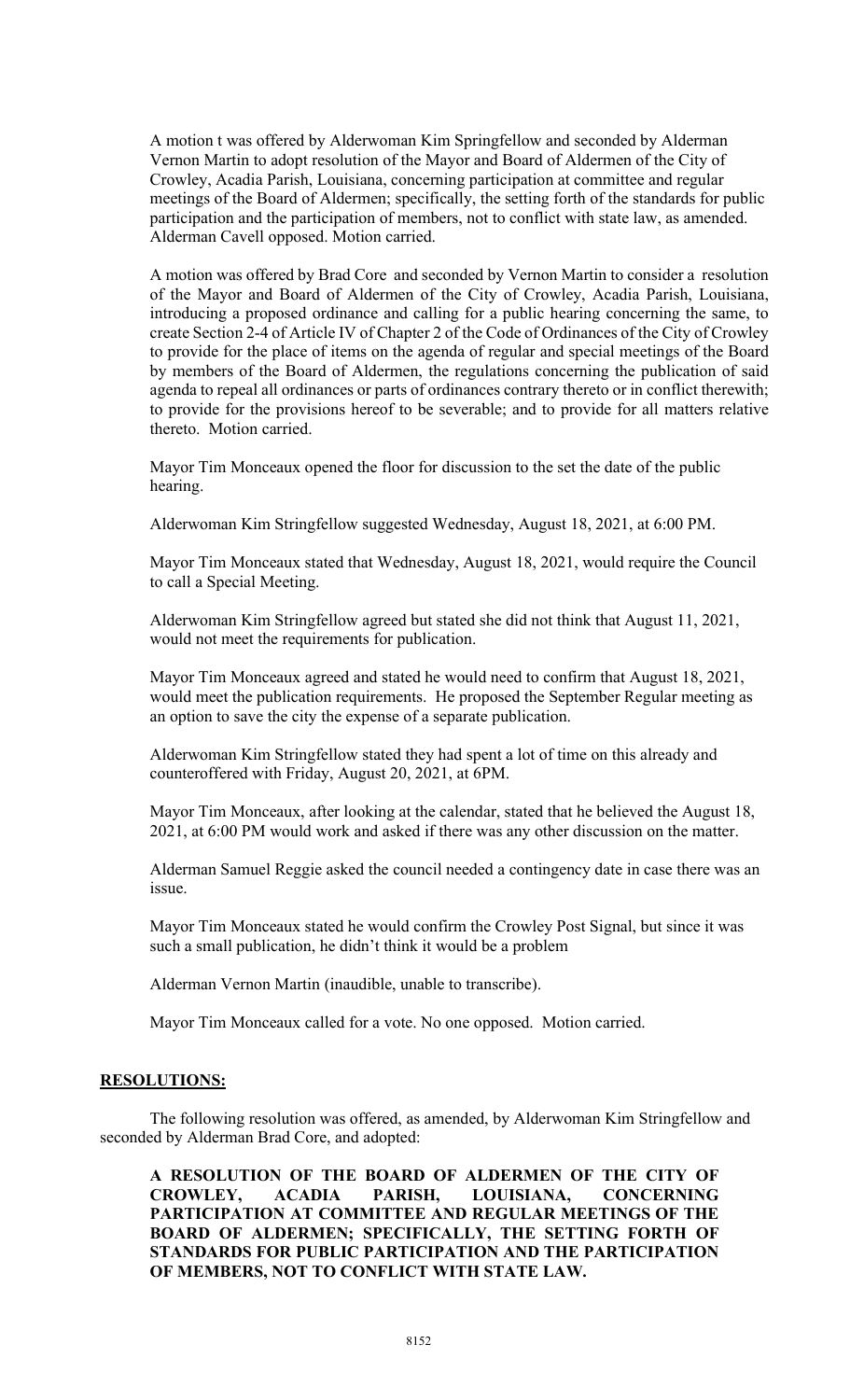WHEREAS, the Board of Aldermen of the City of Crowley has the legal authority to

provide rules and regulations for their regular, committee, and special meetings which are binding

on both members of the Board of Aldermen, the Mayor, and public citizen attendees; and

WHEREAS, the Board of Aldermen specifically may by resolution adopt rules for

participation in meetings and the Mayor is bound by the rules (Atty. Gen. Op. 08-0325); and

WHEREAS, there is a need to bring consistency to the application of procedural rules,

clarity to procedural practices, and encouragement to members of the public who wish to

### participate;

NOW, THEREFORE, BE IT RESOLVED by the City of Crowley that:

- 1) The presiding official at the Board of Aldermen's committee meetings is the committee chairman, who has discretion in recognizing members of the public who wish to speak. The committee chairman has a duty to follow Robert's Rules of Order and to maintain an orderly, civil discussion amongst both members of the public and members of the Board.
- 2) During all meetings, all individuals must wait to be recognized by the presiding officer before speaking.
- 3) Individuals and organizations whose names are placed on the agenda shall not be timelimited when speaking on the topic for which they are on the agenda. The presiding officer has the discretion to end discussion on the matter. These persons shall not be given less than three (3) minutes and no more than five (5) to discuss their topic. This regulation applies to regular, special, and committee meetings of the Board of Aldermen.
- 4) Individuals and organizations whose names have not been placed on the agenda shall be given no less than three (3) minutes to discuss a topic germane to the subject of an agenda item after being recognized by the presiding officer. The presiding officer shall have discretion to increase the time for that individual's discussion, not to exceed five (5) minutes. This regulation applies to regular, special, and committee meetings of the Board of Aldermen.

#### \*\*\*\*\*

THUS, DONE AND ADOPTED in special session duly convened, pursuant to notice

thereof duly posted and notice issued and called in accordance with law at Crowley, Acadia Parish,

Louisiana, on this 2<sup>nd</sup> day of August 2021, at which a quorum was present and acting throughout.

TIM MONCEAUX, MAYOR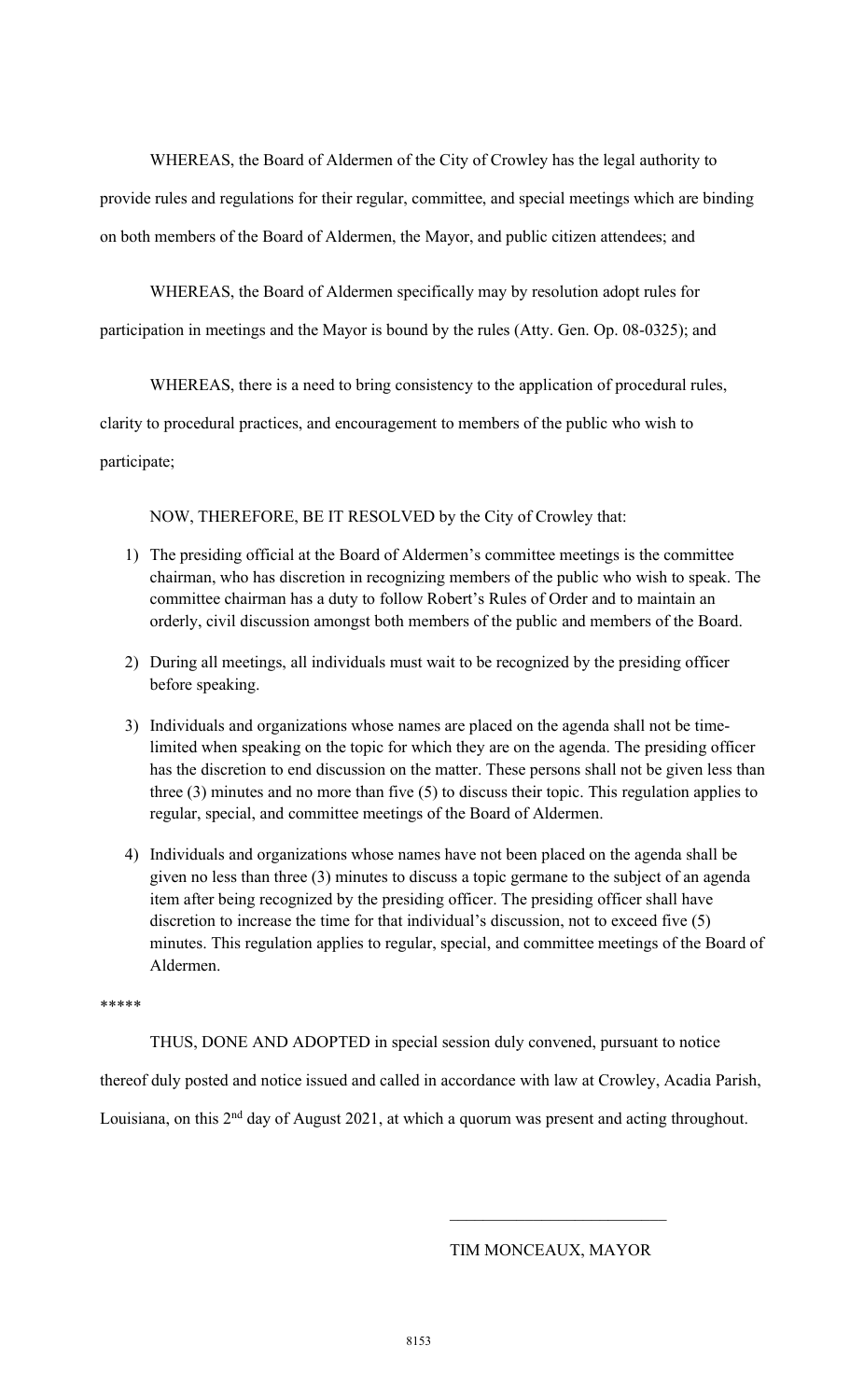## ATTEST:

# SHANTEL ALLEMAN, INTERIM CITY CLERK

 $\mathcal{L}_\text{max}$  , where  $\mathcal{L}_\text{max}$  and  $\mathcal{L}_\text{max}$ 

The following resolution was offered by Alderwoman Crad Core and seconded by Alderman Vernon Martin, and adopted:

> A RESOLUTION OF THE MAYOR AND BOARD OF ALDERMEN OF THE CITY OF CROWLEY, ACADIA PARISH, LOUISIANA, INTRODUCING A PROPOSED ORDINANCE AND CALLING FOR A PUBLIC HEARING CONCERNING SAME.

WHEREAS, an ordinance has been proposed to be adopted by the Board of Aldermen of the

City of Crowley; and

WHEREAS, the proposed ordinance must be introduced by its title; and

WHEREAS, a public hearing must be held prior to its adoption; and

WHEREAS, the title of the proposed ordinance must be published in the official journal and

the notice shall provide the time and place where the Board will consider its adoption;

NOW THEREFORE BE IT RESOLVED by the Mayor and Board of Aldermen of the City

of Crowley, Acadia Parish, Louisiana, that the following ordinance be and it is hereby introduced for

consideration at the next regular meeting of the Mayor and Board of Aldermen, to-wit:

AN ORDINANCE TO CREATE AND ENACT SECTION 2-4 OF ARTICLE IV OF CHAPTER 2 OF THE CODE OF ORDINANCES OF THE CITY OF CROWLEY TO PROVIDE FOR THE PLACING OF ITEMS ON THE AGENDA OF REGULAR AND SPECIAL MEETINGS OF THE BOARD BY MEMBERS OF THE BOARD OF ALDERMEN AND THE REGULATIONS CONCERNING THE PUBLICATION OF SAID AGENDA; TO REPEAL ALL ORDINANCES OR PARTS OF ORDINANCES CONTRARY THERETO OR IN CONFLICT THEREWITH; TO PROVIDE FOR THE PROVISIONS HEREOF TO BE SEVERABLE; AND TO PROVIDE FOR ALL MATTERS RELATIVE THERETO.

BE IT FURTHER RESOLVED by the Mayor and Board of Aldermen that the City Clerk

shall publish the following notice in the Crowley Post Signal:

## NOTICE OF PROPOSED ADOPTION OF ORDINANCE AND PUBLIC HEARING

The Board of Aldermen of the City of Crowley shall meet on the 18<sup>th</sup> day of August, 2021, at 6:00 o'clock p.m. in the Council Chambers, 2<sup>nd</sup> Floor, Criminal Justice Building, 426 North Avenue F, Crowley, Louisiana, to consider the adoption of the following ordinance:

AN ORDINANCE TO CREATE AND ENACT SECTION 2-4 OF ARTICLE IV OF CHAPTER 2 OF THE CODE OF ORDINANCES OF THE CITY OF